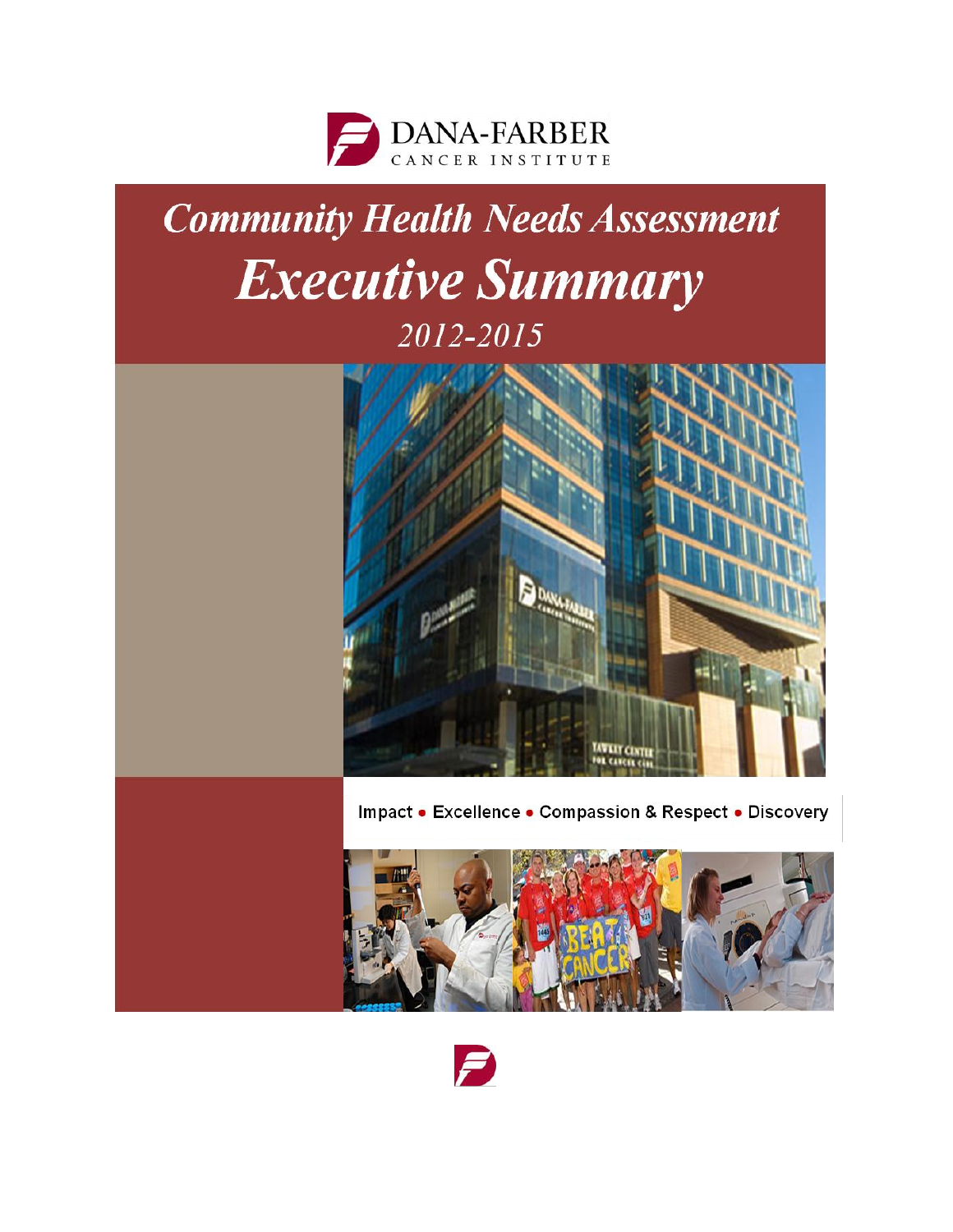## **DANA-FARBER CANCER INSTITUTE COMMUNITY HEALTH ASSESSMENT REPORT OVERALL EXECUTIVE SUMMARY**

*This Executive Summary is intended to satisfy the Community Health Needs Assessment report requirement under Internal Revenue Code Section 501(r) and in accordance with the provisions of the Patient Protection and Affordable Care Act.* 

## **BACKGROUND**

Dana-Farber Cancer Institute (DFCI) is one of the world's leading cancer treatment and research centers. In addition to providing expert clinical care, DFCI is committed to educating the community and raising awareness about the importance of cancer prevention, outreach, screening, early detection, and clinical trials. To this end, DFCI's Community Benefits Office provides education and screening across Boston and beyond, offers support services and resources, and conducts a broad scope of evidence-based programs through its collaborative work in local neighborhoods as well as through its national public and professional education initiatives. The mission of DFCI's community benefits contributes to the larger goal of advancing the diagnosis, care, treatment, cure, and prevention and early detection of cancer and related diseases.

To ensure that DFCI's community outreach activities and programs are meeting the health needs in the community, the DFCI Community Benefits Office partnered with Health Resources in Action (HRiA), a non-profit public health consultancy organization in Boston, to undertake a comprehensive community health assessment. This effort incorporated a process of completing assessment activities in two phases. In Phase I, social, economic, and epidemiological data at the community level were reviewed and analyzed to provide a health portrait of DFCI's priority communities (Roxbury, Mission Hill, Dorchester, Mattapan, and Jamaica Plain). Phase II involved a comprehensive qualitative study, where DFCI staff, community leaders, and residents provided feedback in focus groups and interviews to identify community needs and assets as well as areas for further community engagement and program expansion. In addition, HRiA conducted a review of DFCI's current programming activities as well as an environmental scan of interventions external to DFCI to understand the current programming and service environment in these communities. This executive summary compiles the findings of Phase I and Phase II of the DFCI community health assessment.

#### **METHODS**

A social determinants of health perspective guided the assessment and report development. Through this lens, it is critical to look beyond proximal, individual-level factors in accounting for a community's health problems. Upstream factors such as housing, education, employment status, racial/ethnic disparities, and neighborhood-level resources critically impact population health. The assessment approaches data in a manner designed to discuss who is healthiest and least healthy in the community as well as examines the larger social and economic factors associated with good and ill health.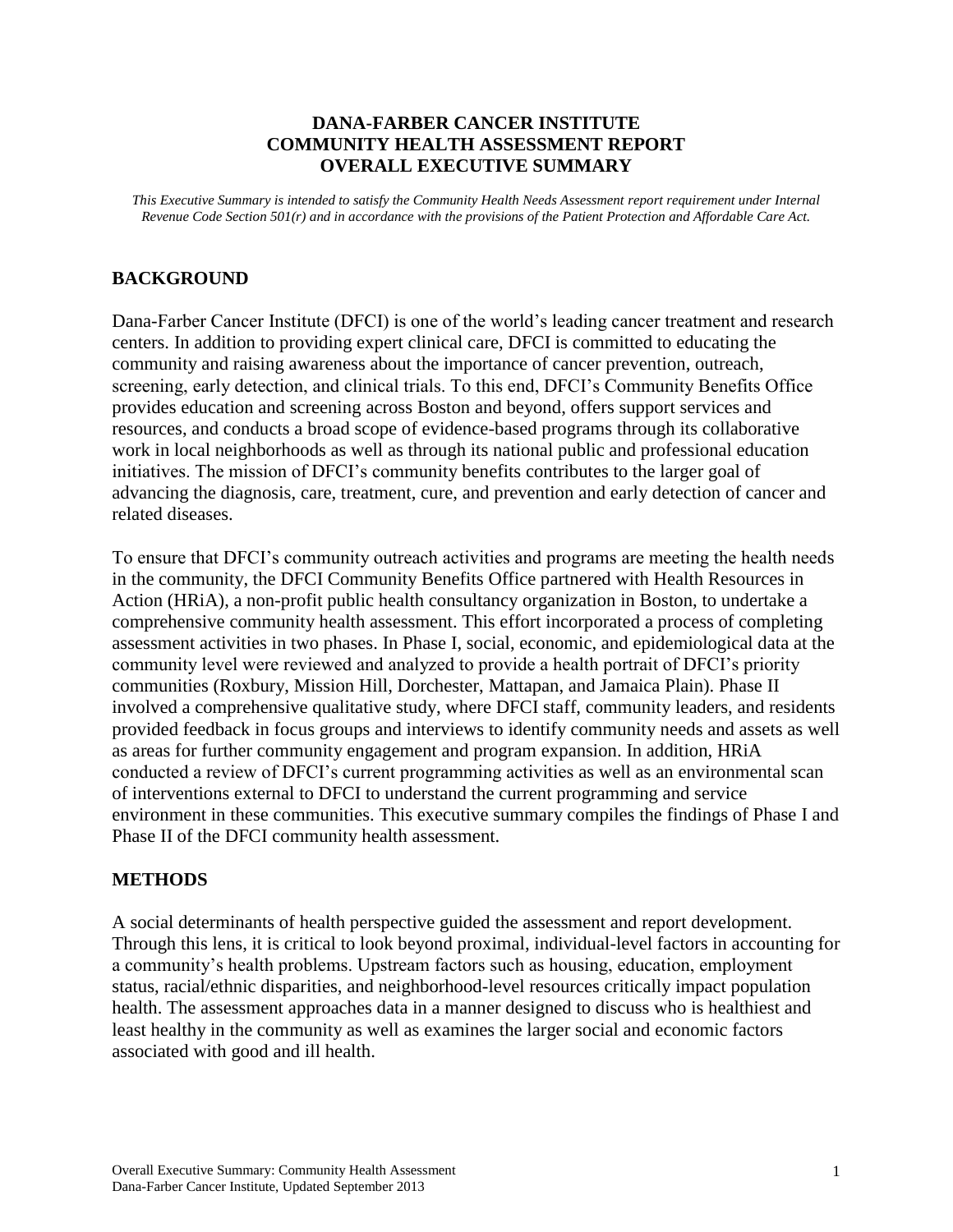This document provides a summary of the key findings from the Phase I secondary data analysis and Phase II qualitative research for the assessment, which included:

• Phase I: From August 2009-October 2009, HRiA staff compiled, reviewed, and analyzed existing socioeconomic and epidemiological data. Phase I findings aimed to provide a comprehensive overview of cancer outcomes and related behaviors for residents of Boston and the DFCI priority neighborhoods and to serve as a starting point for discussion among DFCI staff and community members to identify areas for further primary research efforts and community engagement.

HRiA reviewed existing data drawn from state and local sources. Data comprised of selfreported responses from surveys (e.g., Boston Behavioral Risk Factor Survey), state vital statistics, reported hospitalizations, and the U.S. Census. To ensure that HRiA could tap into local resources as well as gather perspectives on DFCI's engagement with the community, eleven brief interviews were conducted with several staff members from related organizations.

After the completion of Phase I, findings were discussed with DFCI internal staff during a day-long staff retreat and with members of the DFCI Trustees Community Programs Committee and Community Benefits External Advisory Committee (EAC) during subsequent meetings. These discussions helped shaped the focus of Phase II of the assessment.

• Phase II: From August 2010-February 2011, HRiA staff conducted seventeen in-depth interviews and four focus groups with DFCI staff and leadership; a discussion group with the Community Benefits External Advisory Committee; and four focus groups with community audiences (three focus groups with adult neighborhood residents and one focus group with community-based organization (CBO) staff). Of the three adult resident focus groups, one was conducted in Spanish.

A total of 86 individuals participated in the Phase II qualitative research in order to gauge their perceptions of their neighborhood, their health concerns, what programming or services are most needed to address these concerns, and the role of DFCI in these efforts.

## **FOCUS AREA PRIORITIZATION PROCESS**

Identifying key areas of focus for this plan was conducted through an iterative, multi-phased process. Between phases I and II of the CHNA, 37 Dana-Farber internal staff and stakeholders participated in a day-long retreat. This event included a discussion of quantitative data from CHNA, followed by small group and large group discussions focused on identifying initial key priority areas to build upon Dana-Farber's existing portfolio of community benefits activities.

Upon completion of the CHNA, over a dozen presentations were conducted to internal and external stakeholders, including the Dana-Farber Board of Trustees, Community Benefits External Advisory Committee, and community coalitions among others. The prioritization of focus areas included a number of considerations: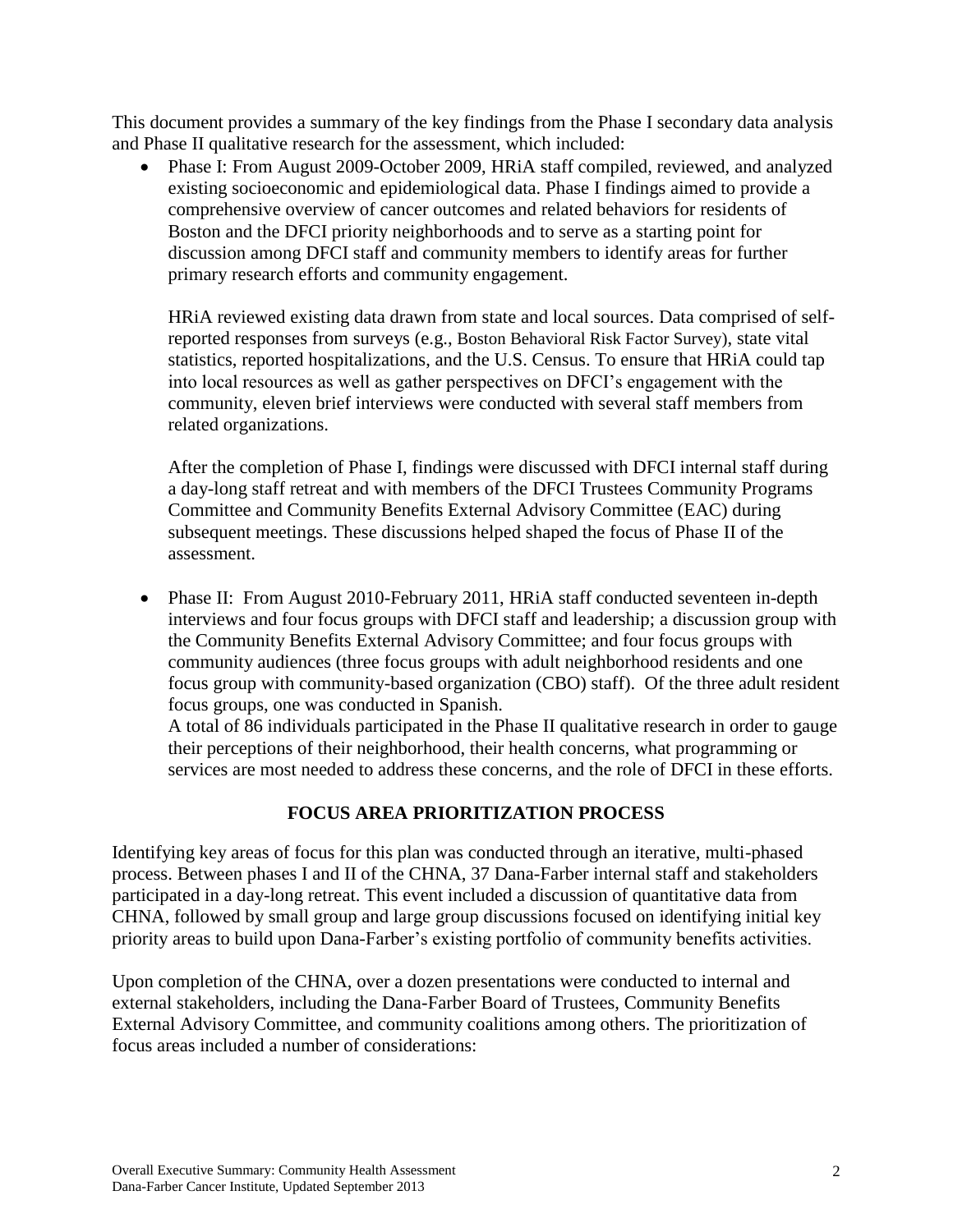- Alignment with Dana-Farber's mission and current work;
- Potential impact and the ability to demonstrate measurable outcomes;
- Feasibility including technical and financial capacity and strength of partnerships; and
- The magnitude and severity of the issue

As a result of the process described above, Dana-Farber identified key priority areas based on our potential to demonstrate measurable outcomes in reducing cancer incidence and mortality through programmatic enhancements in these areas.

Our identified focus area priorities – **1) addressing the cancer burden**; **2) reducing access barriers**; and **3) addressing the community perceptions of cancer** – reflect a commitment to meeting the health needs of the medically underserved in our priority neighborhoods and leveraging our unique role in the continuum of care as a comprehensive cancer center.

## **KEY FINDINGS**

The following provides a brief overview of the key findings that emerged from Phase I and Phase II of this assessment:

Community Social and Economic Context

- DFCI's priority neighborhoods of Roxbury, Mission Hill, Dorchester, Mattapan, and Jamaica Plain collectively comprise 38% of Boston's overall population. As noted by focus group participants, these neighborhoods are ethnically and culturally diverse. For example:
	- o According to the 2005-2009 American Community Survey, in Mattapan and Roxbury/Mission Hill, 87.8% and 53.1% of residents respectively identified themselves as Black, compared to 23.5% of Boston residents city-wide. Approximately one-quarter of residents in Roxbury/Mission Hill (22.5%) and Jamaican Plain (20.9%) identified themselves as Latino.



#### **Race/Ethnicity for Boston City-Wide and by Priority Neighborhood, 2000**

DATA SOURCE: US Department of Commerce, Bureau of the Census, 2000 Census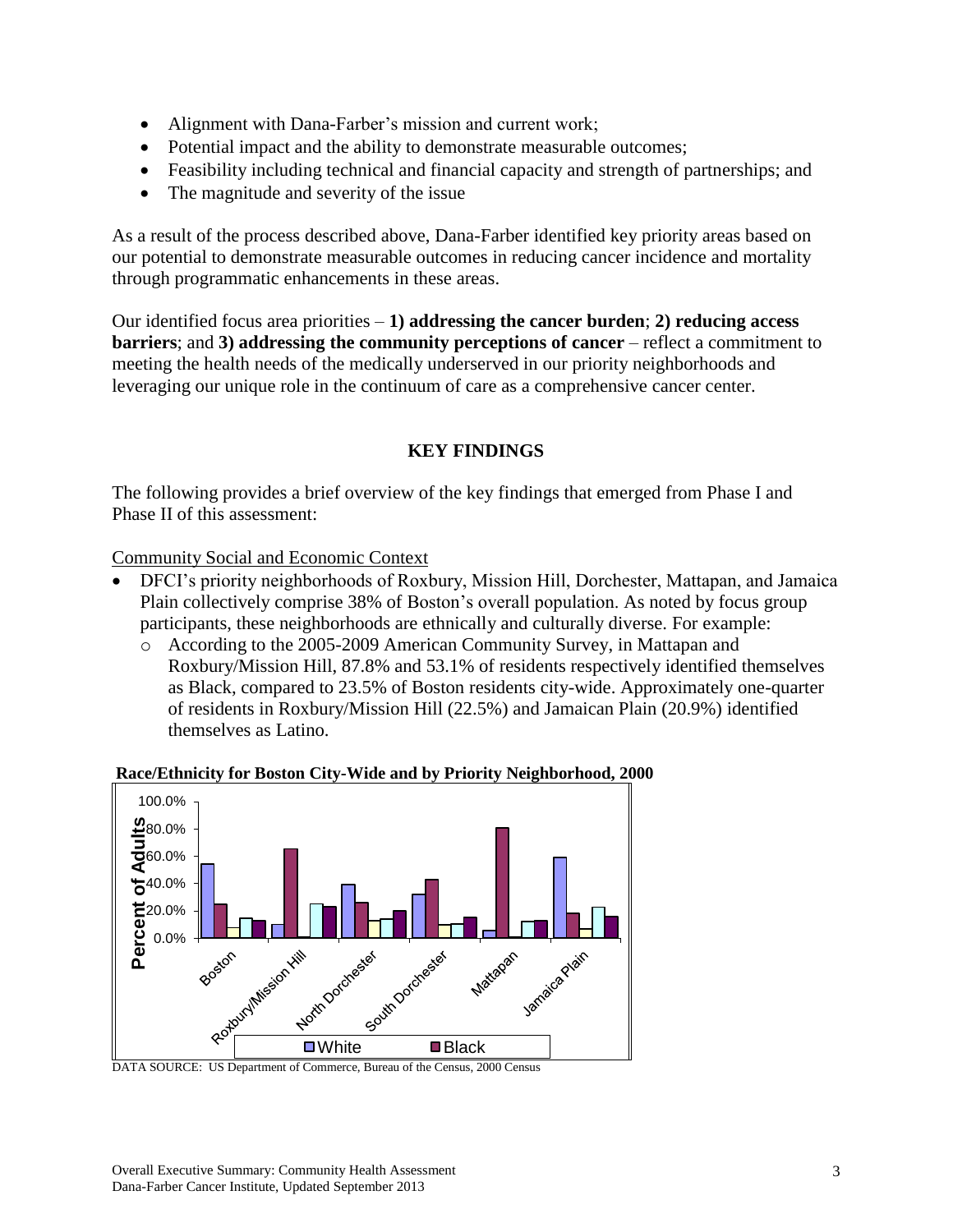- Cost of living, unemployment, housing, and violence were highlighted as the four most
- dominant themes when focus group participants described their local community.
	- o Participants shared experiences of financial hardship faced by lowincome residents and their struggle to "survive" amidst the rising cost of living. Census data show that in Roxbury/Mission Hill, 40.5% of individuals live in poverty, as do 39.4% of individuals in



Mattapan, as seen in Figure 1.

Source: 2005-2009 American Community Survey, U.S. Census Bureau

- o Furthermore, the recent economic downturn led to an increase in the monthly unemployment rate across Boston, from 5.0% in October 2008 to 7.9% in October 2009.
- o Focus group participants also agreed that there was a significant lack of housing in their communities. The majority of housing units (60-70%) in DFCI's priority neighborhoods are renter-occupied, with tenants at risk of losing their apartments during the recent wave of foreclosures.
- o Crime was described by focus groups as ubiquitous throughout the neighborhoods, including murders, gun violence, gang activity, and drug dealing or use. Roxbury, Mission Hill, Mattapan, and parts of Dorchester encounter a disproportionate percentage of the violent crimes that occur in Boston, with an unequal distribution

*"Trying to make ends meet. I can say right now, people are struggling, in a financial crisis."* – Men's focus group

*"I've seen too many of our Black males die, and the only time we start squealing is when someone gets killed."* – Women's focus group

across racial/ethnic lines: The 2007 homicide rate for Black residents was almost four times the rate than for Latinos and Boston overall.

- Despite the numerous challenges facing communities, there were several assets noted by participants.
	- o Focus group participants generally described their communities as vibrant and active.
	- o There was a tremendous amount of social capital in these communities in the form of social networks and support.
	- o In addition, the numerous local organizations and businesses in these communities were viewed as an asset.

*"The greatest strength in my neighborhood for me are the people, the residents themselves."* – Women's focus group

*"Our churches are a great source of strength in the community." –* Women's focus group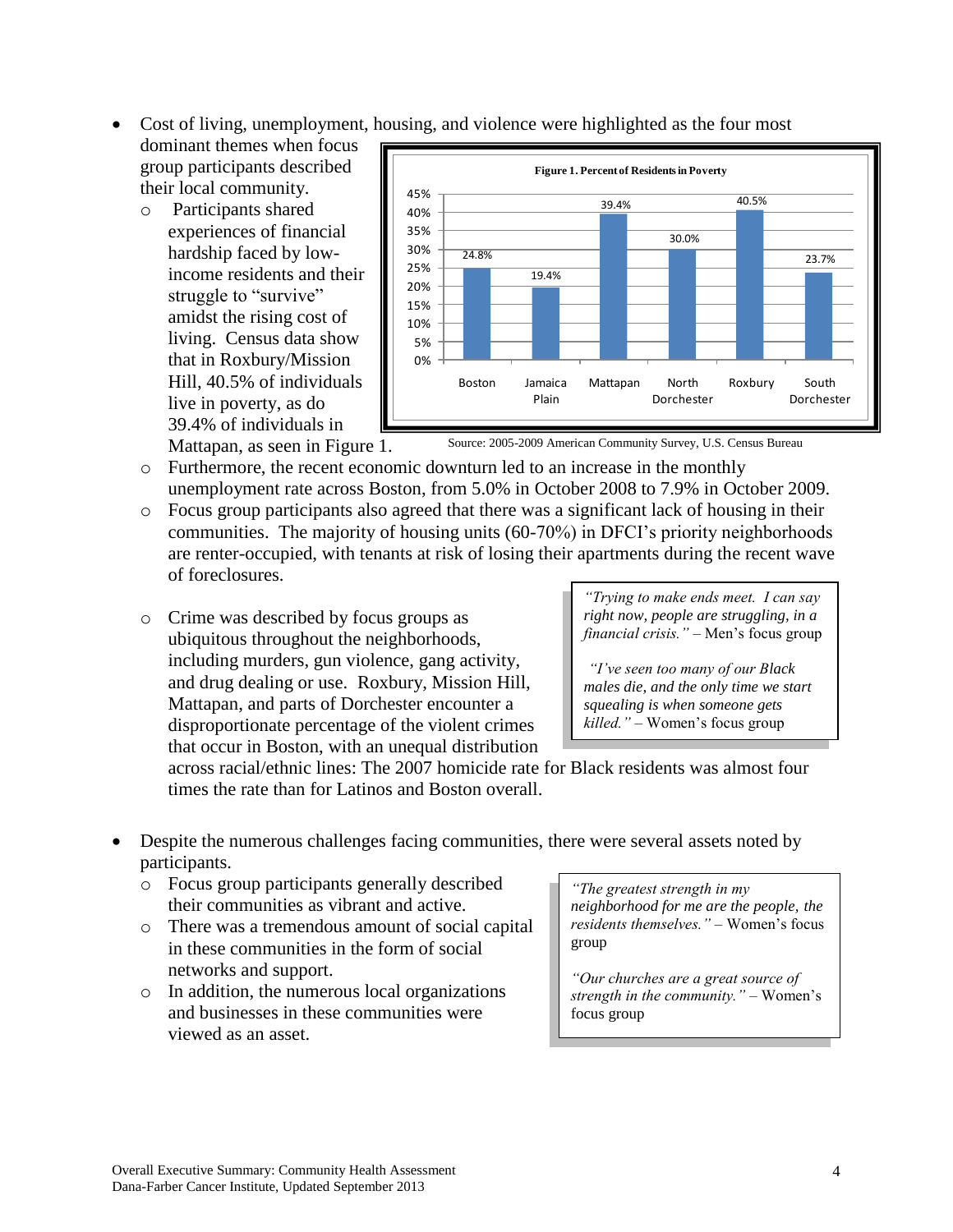#### o A few participants raised cancer as a concern when discussing health issues; however, for most

facing communities.

meeting basic needs).

Community Perceptions of Cancer

it was not considered top of mind.

 Participants stated that cancer was a low priority compared to the day-to-day concerns of living (i.e.,

specifically obesity, diabetes, and asthma—were the most commonly mentioned health issues

o Chronic diseases and their risk factors—

#### *"I really have not seen a concern over cancer in the community." –* Men's focus group

*"Obesity [is a major concern.]… And diet. Diet and obesity."* – Men's focus group

*"Asthma...because of where we live, the cars and just the things [we're] breathing in."* – Women's focus group

- While participants discussed different types of cancer when probed, many noted that, in their view, there was little distinction between types of cancer, because cancer leads to death.
	- o Types of cancers frequently mentioned by focus group participants included cervical, breast, prostate, and skin cancer.
- Several cultural norms and beliefs surrounding cancer emerged from the focus group discussions with community residents and front-line CBO staff. Participants, including EAC Members, described cancer as a personal and private matter, rather than a public one.
- It was also readily apparent that for all participants, cancer was associated with negative outcomes, especially for communities of color.

*"The outcome [of cancer] is usually death…It's something that, it's not really public. It's not really talked about. It's like a private thing, you know?*" – Front-line CBO focus group

*"In our community, we don't face cancer until cancer shows up and says, 'Hey, I got you.'"* – Men's focus group

- o The strong correlation between death and cancer for participants was reflected in the personal stories they shared, most of which ended in death rather than survival.
- In addition, focus groups discussed perceived disparities in cancer diagnosis, treatment, and mortality. Several participants mentioned the disparate rates of cancer mortality affecting women of color, often related to socioeconomic inequities.
- The skepticism and distrust around cancer research and healthcare institutions in general were also common themes. Most focus group participants were familiar with cancer from the perspective of research subjects (e.g., *"Do you want to be a guinea pig and make \$1,200 for six weeks?"*)*.*

## Cancer Prevention

- There appeared to be a general lack of awareness regarding the underlying causes of cancer, particularly among the participants of the men's focus group.
	- o Nevertheless, participants did frequently cite the sun and smoking as potential causes of cancer, as

*"I can't even tell you what causes cancer. I can't. I can tell you that the sun can cause it. But I can't really tell you why somebody just up and dies from cancer, and he…never smoked in his life…I don't know."* – Men's focus group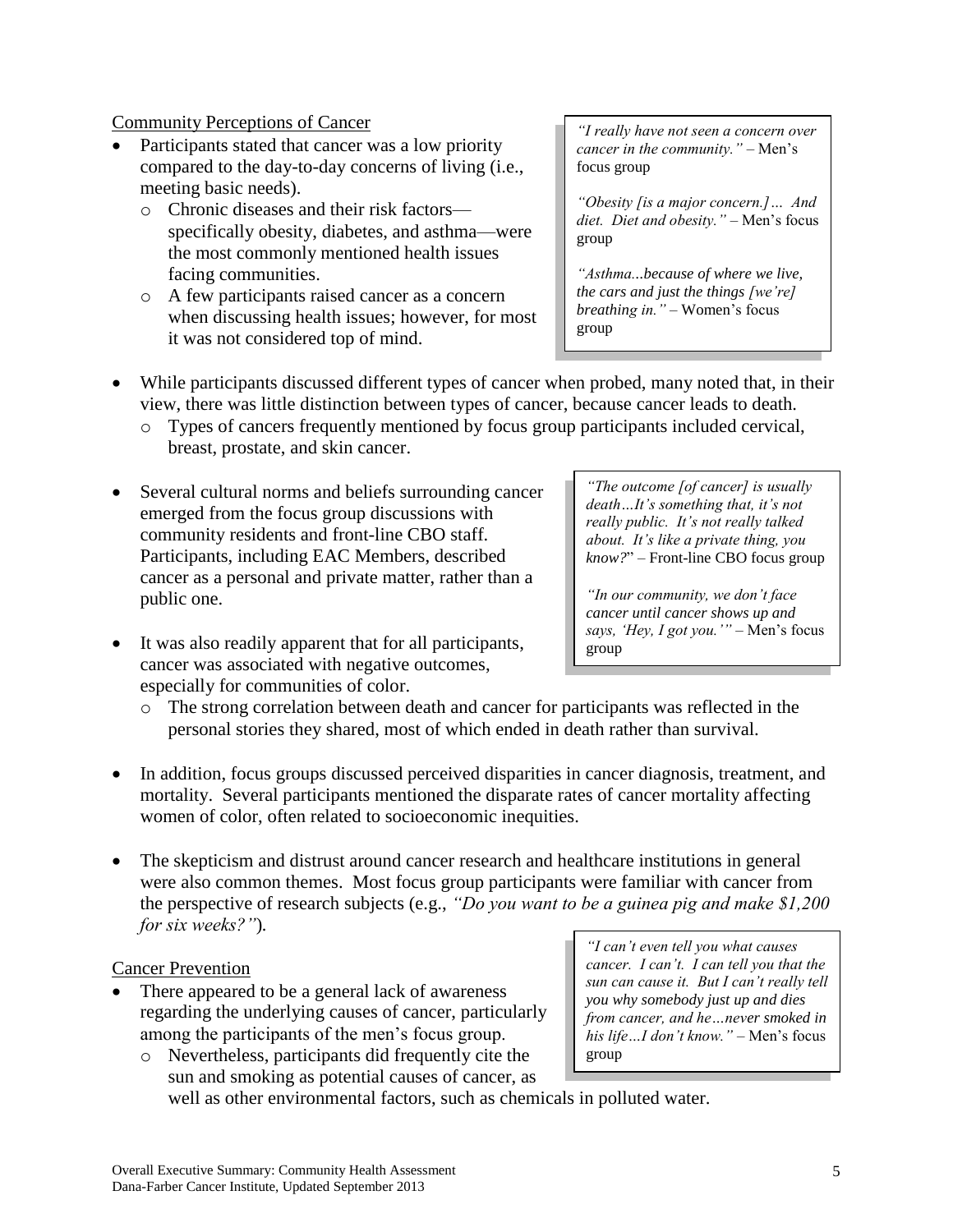

DATA SOURCE: BBRFS 1999, 2001, 2003, BPHC Health Status Report for South Dorchester. DATA ANALYSIS: Boston Public Health Commission Research Office



**Adults who are Obese by Neighborhood, 2005 and 2006**

DATA ANALYSIS: Boston Public Health Commission Research and Evaluation Office

- Epidemiological data show that smoking and obesity still affect many Boston residents, particularly Blacks and Hispanics.
	- o Although rates of current smoking declined from 2005 to 2006 for the city overall, Whites, and Asians, rates increased during this same time frame for Blacks (16% to 18%) and Latinos (16% to 19%).
	- $\circ$  Furthermore, about 1 in 4 adult residents in Mattapan (28%), South Dorchester (27%), Roxbury (26%), and North Dorchester (24%) were considered obese in 2006, compared to Boston citywide (18%). Racial/ethnic differences in obesity rates were stark: Among female adults in Boston, 36% of Blacks were considered obese, compared to 25% of Latinas and 14% of Whites.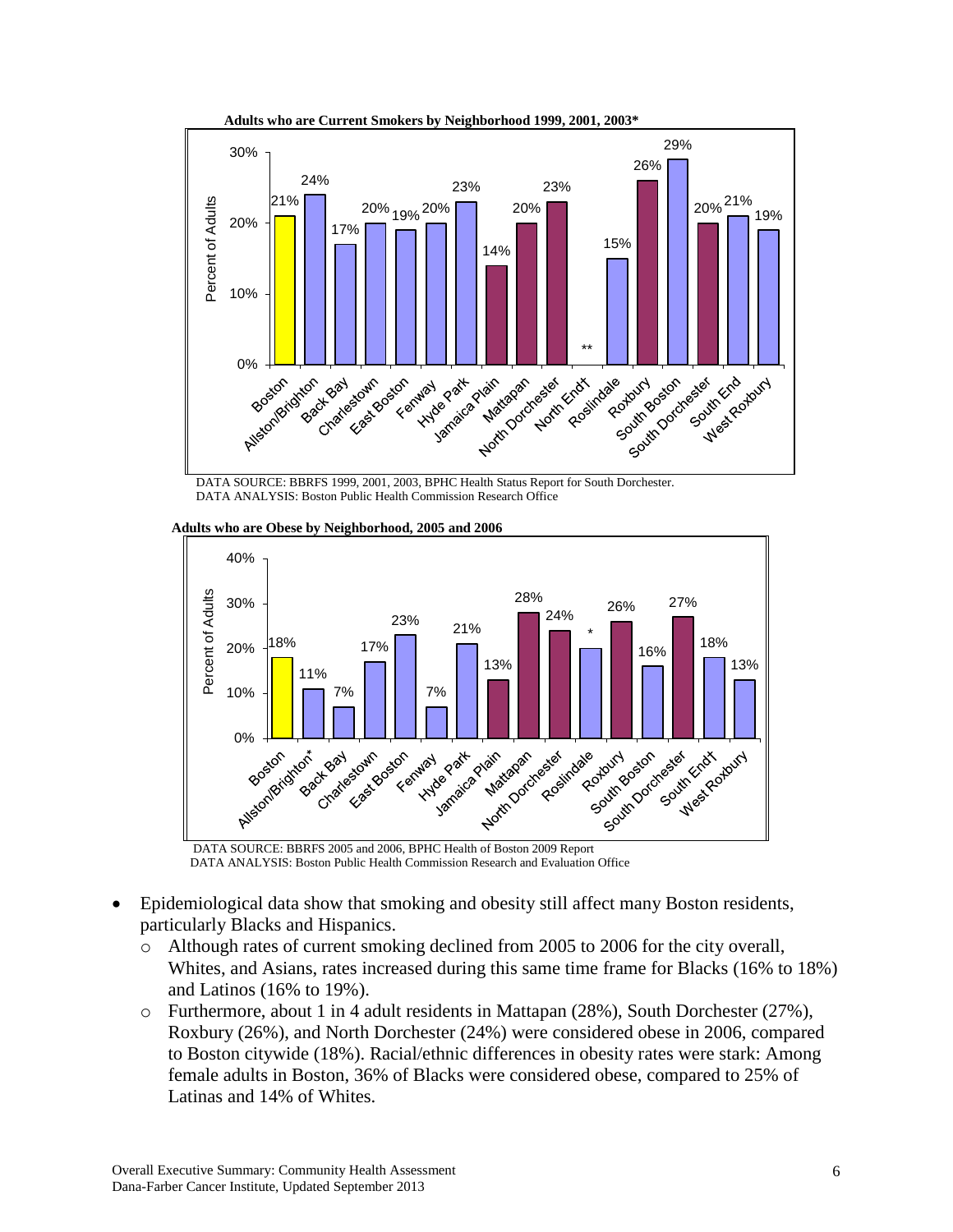- $\circ$  While Jamaica Plain and Roxbury were similar to Boston (54%) in the percentage of residents who engaged in regular physical activity, rates were lower among adults in Mattapan (50%), North Dorchester (48%), and South Dorchester (44%).
- According to focus group participants, a primary method for reducing the risk of cancer was becoming an informed patient. Across all focus groups, participants frequently mentioned health education and information sharing as critical for preventing cancer, in the form of both group sessions and one-on-one education by peers.
	- o Participants also expressed that seeking primary, preventive care was important for lessening one's risk of cancer. According to residents, it is important that men and women establish preventative health care visits as a routine part of their lives, although there are many challenges to doing so.

## Cancer Screening

 With regard to screening practices, seven in ten Boston adult women reported receiving a mammogram in 2006, and rates were similar across neighborhoods and by racial/ethnic groups. However, breast cancer incidence rates in both the

*"[Prostate cancer isn't] stuff we talk about. But at the same time, we know it's necessary [to get screened], it's like getting a vaccination...You're scared that it's going to hurt, and it does take a lot of time."* – Men's focus group

early and late stages were significantly higher for Boston women compared to women statewide.

- In 2006, 70% of all Boston women surveyed reported receiving a Pap test for cervical cancer in the past year, while 60% of Boston men over age 45 reported getting a PSA test for prostate cancer in the past year. Screening rates in DFCI neighborhoods and among Blacks and Latinos were similar to those Boston city-wide, and in some cases were higher.
- Screening rates for colon cancer vary by race/ethnicity and education level. In 2006, White adults ages 50+ reported the highest percentage of these screening tests in the past five years (65%) followed by Blacks (62%); Latinos (56%) reported the lowest percentage. Adults ages 50+ who had a college education or more were more likely to report ever having a colonoscopy or sigmoidoscopy (64.0%). Older Boston adults with a high school education or less reported the lowest percentage of ever having one of these screening tests (51.0%).
- Focus group participants shared a variety of experiences with regard to cancer screening. While there appears to be an awareness of screening, they were not always viewed positively.
	- o Despite recognizing the role of preventive care (i.e., screening), men in particular did not seek primary care.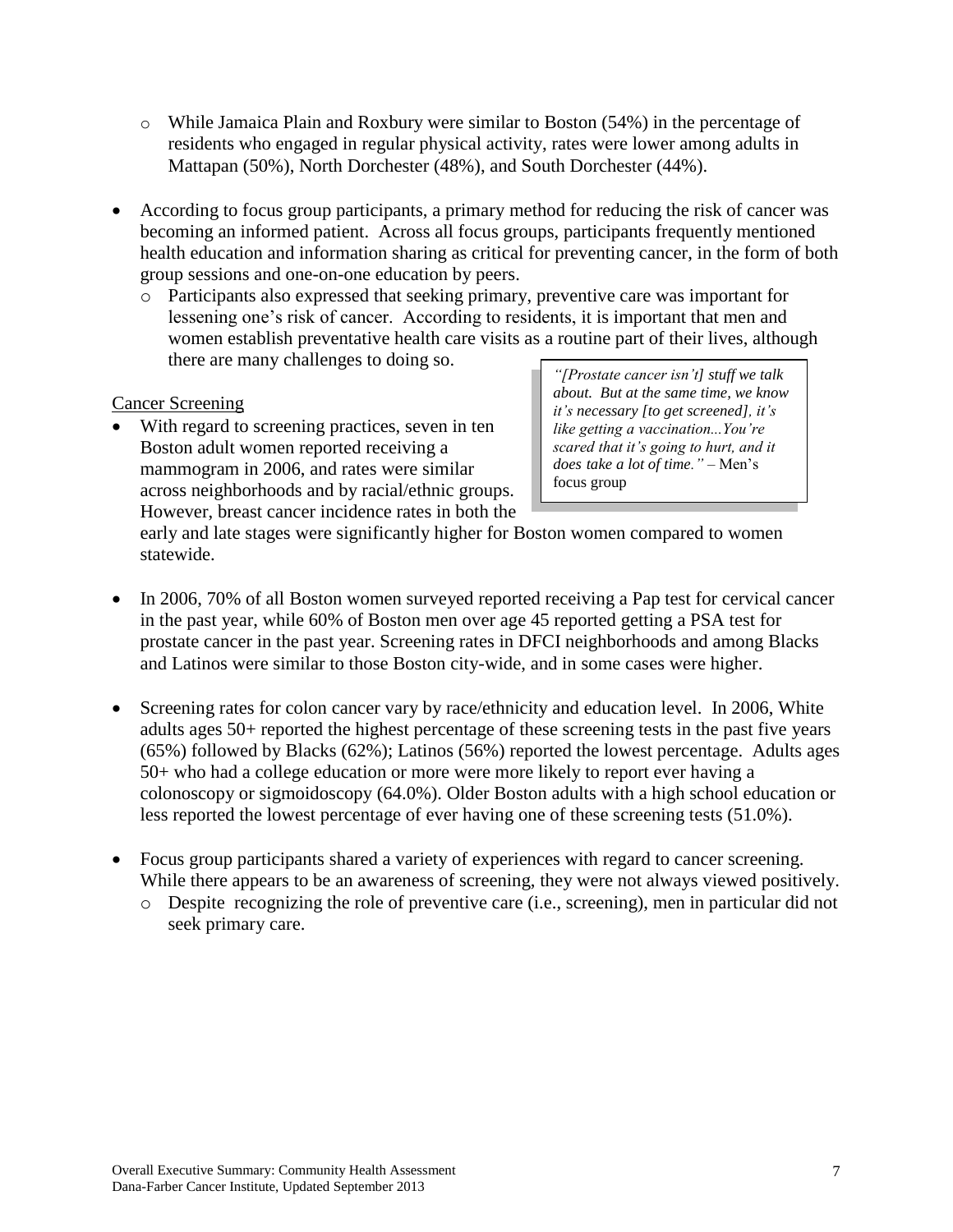

DATA SOURCE: BBRFS 2005 and 2006, BPHC Health of Boston 2009 Report DATA ANALYSIS: Boston Public Health Commission Research and Evaluation Office

- Participants also noted several barriers to screening, including gender specific challenges, cultural norms, healthcare access, and lack of information. Participants primarily avoided screening due to the fear of diagnosis.
	- o Healthcare access also posed a significant barrier to screening, including cost of exams, navigating the system, and lack of culturally sensitive services.
- Lastly, lack of information was viewed as preventing screening. Participants described feeling uninformed about cancer risks, prevention, screening, and treatment due to inexperience (e.g., no family history) with cancer.

#### Cancer Incidence

- Colorectal cancer incidence rates in Boston fell from 70.8 cases per 100,000 population in 1995 to 52.3 cases per 100,000 in 2005, as shown in Figure 2.
	- o However, more new cases of colorectal cancer in Boston were diagnosed during the late stage of the condition than the early stage, demonstrating the need for earlier diagnosis.



- 1995-2005, overall, the age-adjusted incidence rate of breast cancer for Boston women decreased from 137.7 cases per 100,000 population in 1995 to 121.9 cases per 100,000 population in 2005. Source: Boston Public Health Commission, Health of Boston Report, 2009
- Although rates of breast cancer fluctuated from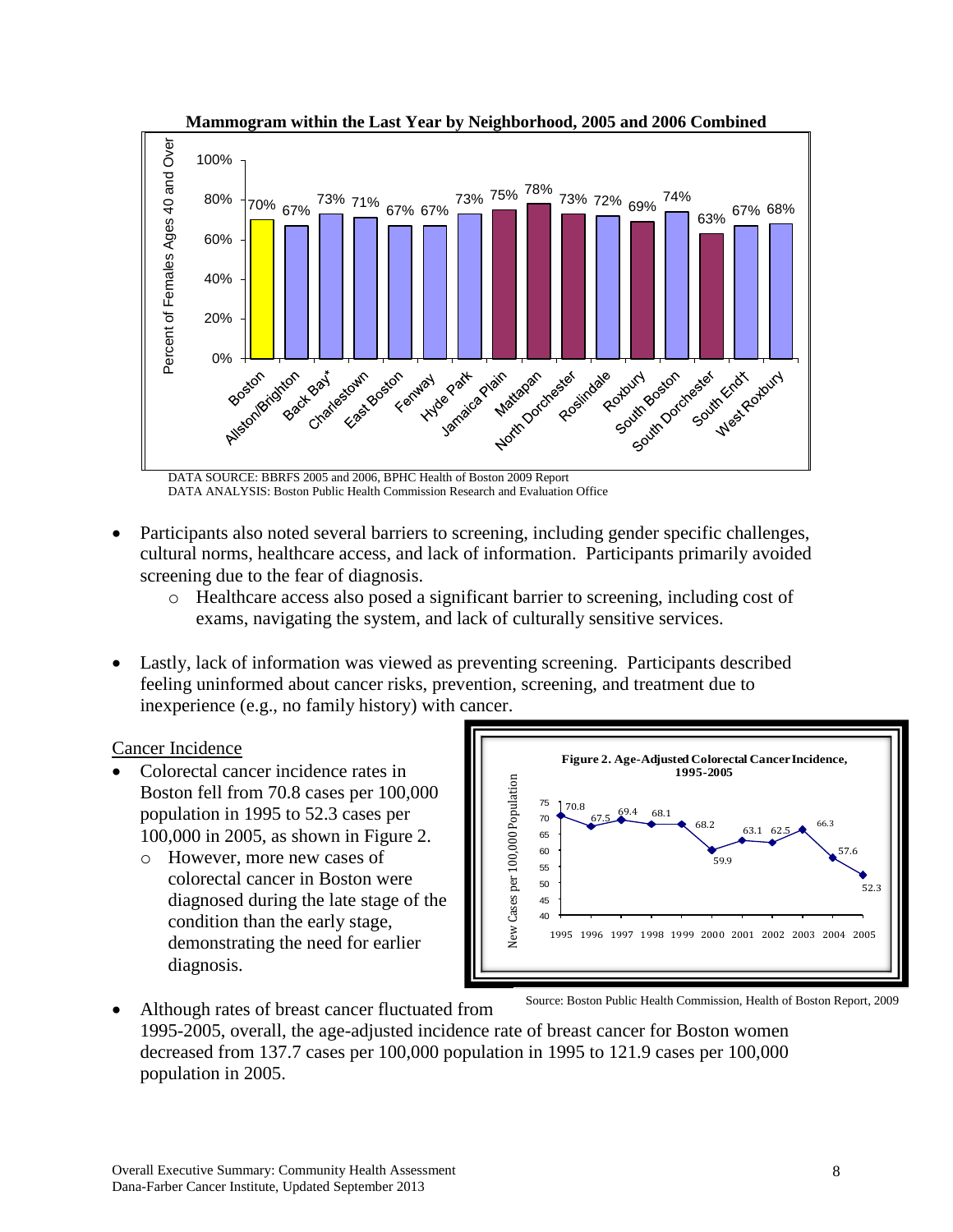- $\circ$  During this same 10 year time period, White women consistently reported the highest age-adjusted incidence rate of breast cancer, while Asian and Latina women reported the lowest age-adjusted incidence rates of breast cancer.
- In 2005, Boston men reported an age-adjusted incidence rate of 172.9 cases per 100,000 population. Between 1995 and 2005, Black men consistently reported the highest incidence rate of prostate cancer compared to all other racial/ethnic groups.

Cancer Mortality and Survivorship

 In 2007, cancer was the leading cause of death among all Boston residents (189.5 deaths per 100,000 population). Overall, Boston males had a greater cancer mortality rate than females (248.3 deaths per 100,000 population vs. 117.9 deaths per 100,000 population).



 DATA SOURCE: Boston resident deaths, Massachusetts Department of Public Health, BPHC Health of Boston 2009 Report DATA ANALYSIS: Boston Public Health Commission Research and Evaluation Office

 Furthermore, cancer mortality rates were not equal across racial/ethnic groups. While Blacks had similar cancer screening rates to Whites in Boston, their overall cancer mortality rate in 2007 was higher. Among Blacks, there were 276.3 deaths due to cancer per 100,000 population compared to 183.4 for Whites, as shown in Table 1.

| White             |             | <b>Black</b>      |             | Latino            |             | Asian             |             |
|-------------------|-------------|-------------------|-------------|-------------------|-------------|-------------------|-------------|
| <u>Cancer</u>     | <u>Rate</u> | Cancer            | <u>Rate</u> | <u>Cancer</u>     | <u>Rate</u> | <b>Cancer</b>     | <u>Rate</u> |
| Lung              | 50.5        | Prostate          | 80.5        | Lung              | 31.3        | Lung              | 35.1        |
| Prostate          | 27.0        | Lung              | 57.5        | Colorectal        | 15.6        | Liver             | 24.5        |
| Colorectal        | 17.4        | <b>Breast</b>     | 33.9        | ∗                 |             |                   |             |
| <b>All Cancer</b> | 183.4       | <b>All Cancer</b> | 276.3       | <b>All Cancer</b> | 137.9       | <b>All Cancer</b> | 146.6       |

**Table 1. Age-Adjusted Cancer Mortality in Boston by Leading Types of Cancer, by Race/Ethnicity, 2007**

\*Insufficient data to estimate mortality rate

Source: Boston Public Health Commission, Health of Boston Report, 2009

• The Black-White disparity in mortality rates was especially dramatic for breast cancer and uterine cancer. From 2005-2007 aggregated mortality data, the breast cancer mortality rate among Black women in Boston was 32.0 deaths per 100,000 population vs. 21.8 deaths per 100,000 for White women, while the rate for uterine cancer was 7.1 deaths per 100,000 population for Black women compared to 3.8 deaths per 100,000 for White women.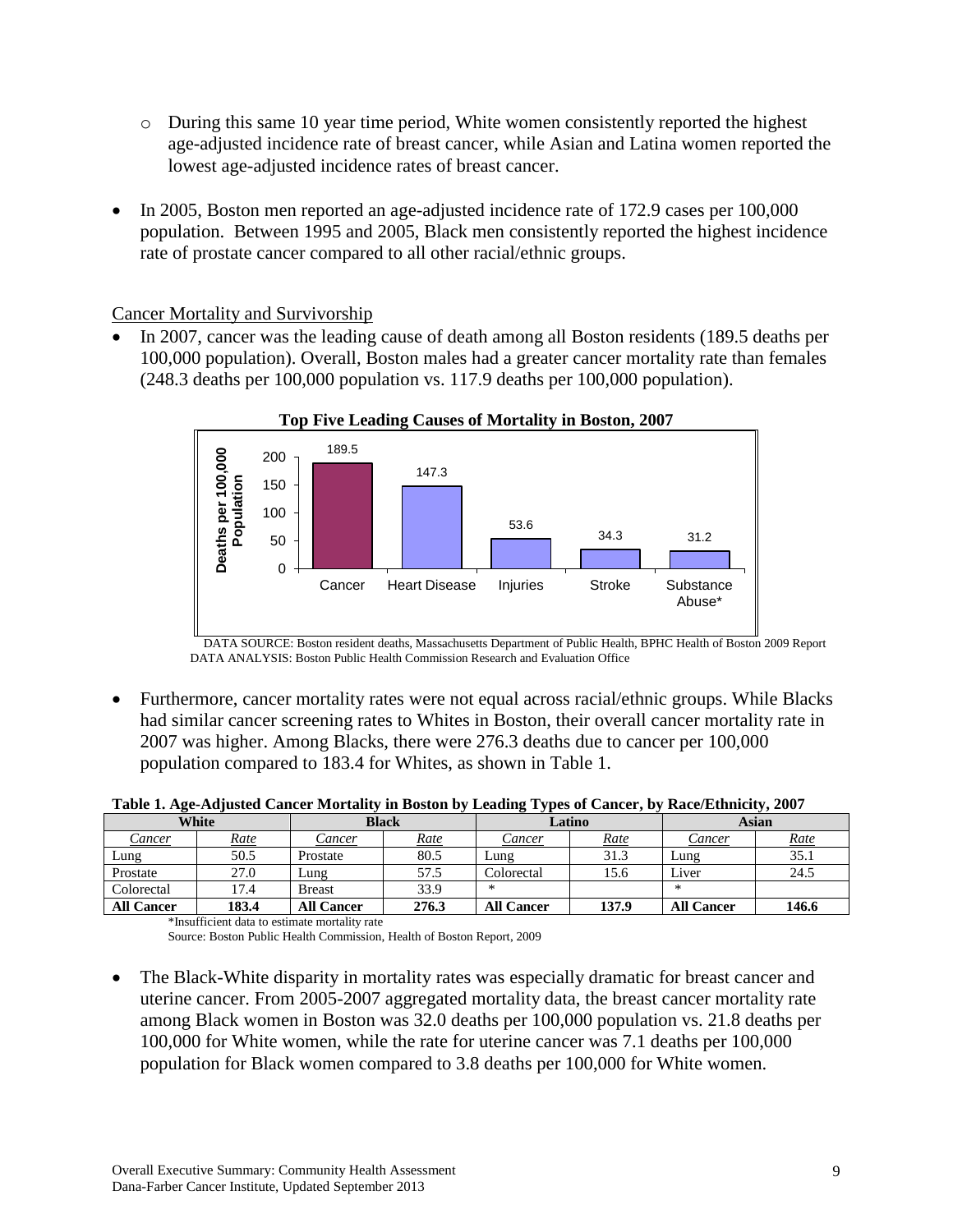- National figures indicate that the five-year survival rate can be quite high for many cancers (e.g., 89.1% for breast cancer, 82.9% for ovarian cancer, nearly 100% for prostate cancer). Yet, across all cancers, the survival rate is consistently lower among Blacks than Whites.
- When asked about resources for cancer survivors, some focus group participants who had a personal experience with cancer shared that information was readily available for cancer survivors through resource centers, counselors, books, and the Internet.
	- o However, participants whose families had not been affected by cancer were not at all familiar with services available for cancer survivors.
	- o All focus group participants considered social support as critical for survivors to help reduce social isolation. In addition to social support, participants noted the importance of financial support for follow-up care.
	- o Participants reported knowing people who have died of cancer but were not as familiar with the concept of survivorship and typically knew few people who had survived cancer.

## Healthcare Access and Utilization/Perceptions of the Healthcare System

• While in 2009, three years after MA health care reform was passed, 91% of MA residents indicated that they had a usual place they went for health care, many still faced barriers to accessing care. As Table 2 indicates, 22% of MA residents had trouble obtaining the care they needed in the past twelve months. This was starkest among 19-64 year old adults, where 27% reported not getting needed care due to cost and 16% indicated having problems paying their medical bills.

| Table 2. Darriers to Accessing freature care alliong massachusetts residents, by Age Group, 2007 |                                      |                                       |                                              |                                            |
|--------------------------------------------------------------------------------------------------|--------------------------------------|---------------------------------------|----------------------------------------------|--------------------------------------------|
|                                                                                                  | <b>Total MA</b><br><b>Population</b> | <b>Children</b><br>$(0-18$ years old) | <b>Adults</b><br>$(19-64 \text{ years old})$ | <b>Elderly Adults</b><br>$(65+ years old)$ |
| % residents with difficulty obtaining care<br>in past 12 months                                  | 22%                                  | 14%                                   | 27%                                          | 15%                                        |
| % residents not getting needed care due<br>to cost in past 12 months                             | 21%                                  | 9%                                    | 27%                                          | 15%                                        |
| % residents in families with problems<br>paying medical bills in past 12 months                  | 15%                                  | 17%                                   | 16%                                          | 7%                                         |

#### **Table 2. Barriers to Accessing Health Care among Massachusetts Residents, by Age Group, 2009**

Source: Long, S. K. & Phadera, L. Access to Health Care in Massachusetts: Results from the 2008 and 2009 Massachusetts Health Insurance Survey, The Urban Institute, Washington, DC, November 2009.

- Even though the focus group discussions did not set out to examine in-depth participants' perceptions of the healthcare system, issues around healthcare access and utilization were discussed in all focus groups.
- The high cost of healthcare and lack of health insurance coverage was a concern for many focus group participants, particularly with regard to specialty care services (e.g., radiology).
	- o Most often, when participants spoke of the lack of health insurance coverage, they were referring to the extent that their insurance covered every aspect of care rather than having zero coverage.

*"When you go for medical services …even before they ask you your name, they ask you what kind of insurance you have. And that allows them to classify you immediately for the level of care that you will receive."* – Women's focus group

*"I get lost so much trying to find appointments, trying to get to appointments on time. And then they want you to follow up with something…it's being spread out all over the place, and you can't get an appointment for anything."-* Spanishspeaking focus group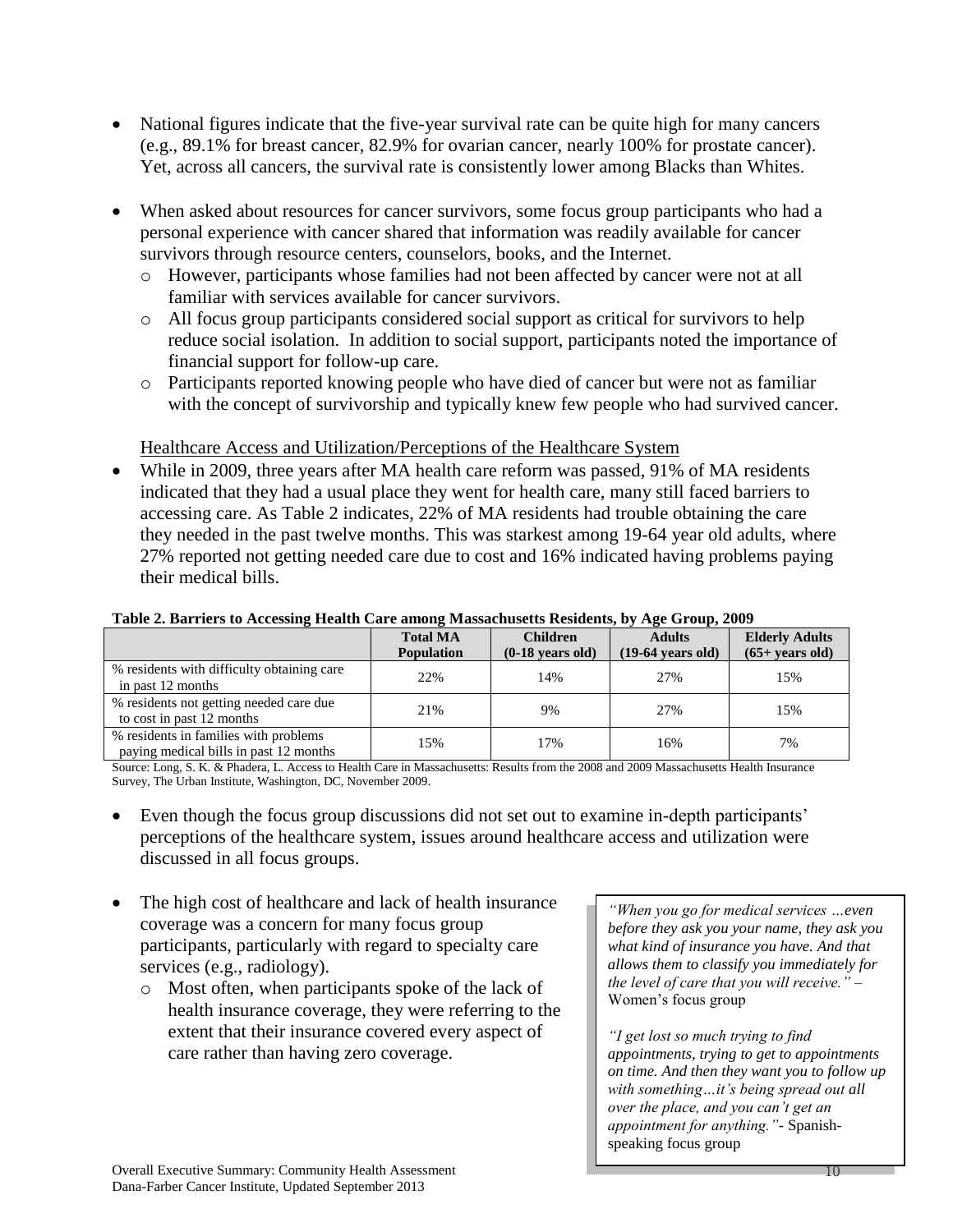- Perceptions around poor quality of care were also discussed at length as a deterrent to utilizing healthcare services. Components of quality care included a strong physician-patient relationship, cultural sensitivity, and respect regardless of class or race.
- The difficulties of navigating the healthcare system were heavily discussed in all focus groups as well. Several participants expressed feeling overwhelmed by the system. They described frustration with scheduling appointments and completing follow-up care (e.g., referrals, long wait times).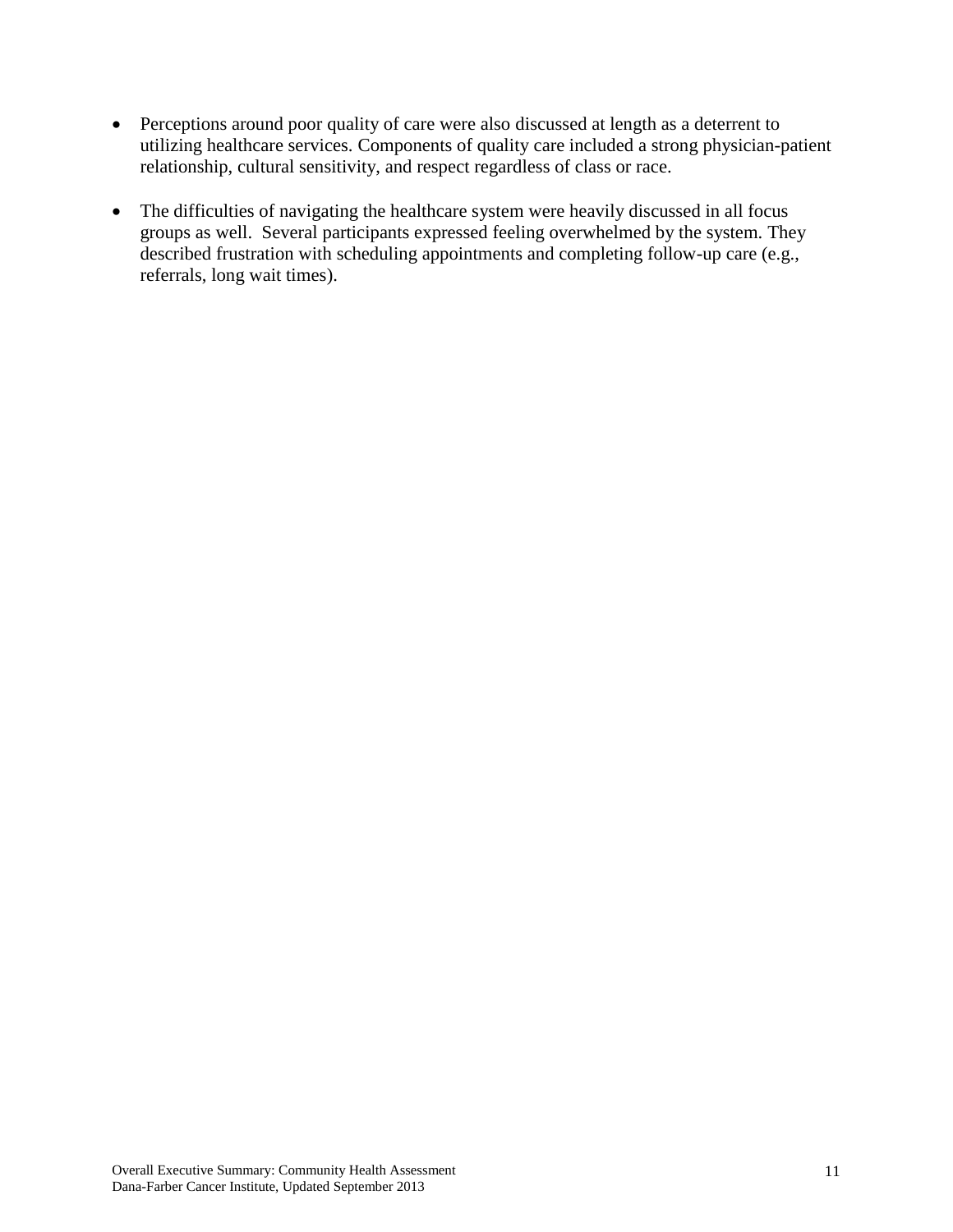### **CONCLUSIONS**

#### CHNA Key Findings & Prioritized Areas of Focus

The CHNA findings have validated the current community outreach work that Dana-Farber has undertaken as well as helped guide the focus of future initiatives. The following list highlights Dana-Farber's prioritized areas of focus in addressing the identified community health needs.

- 1) *Cancer Burden:* There is a disproportionately greater cancer incidence and mortality in our priority neighborhoods, specifically among diverse racial and ethnic populations. Specifically, the CHNA findings reflect a significant disparity in cancer mortality between Blacks and Whites in the City of Boston. Among Blacks, there were 276.3 deaths due to cancer per 100,000 in 2007 compared to 183.4 for Whites during the same year, which reflects a 50% higher mortality among Blacks.
- 2) *Access Barriers:* Residents of Dana-Farber's priority communities deal with significant challenges beyond coverage when encountering health care systems. Examples include cost barriers (i.e. copays) and perceived poor quality of care such as experiences of discrimination and weak physicianpatient relationships. When considered through a health equity lens, the access barriers are associated with a higher risk in cancer incidence and mortality among communities of color.
- 3) *Community Perceptions of Cancer:* Cancer was not considered a priority health issue among residents compared to the daily concerns of meeting basic needs, but community members expressed a tremendous amount of fear surrounding the risk of cancer diagnosis. The CHNA findings reflect that community residents share common experiences of hardship including poverty, unemployment, and violence and often perceive a strong correlation between cancer and death rather than survivorship.
- 4) *Primary Prevention:* Primary prevention behaviors such as healthy eating and physical activity are a significant challenge in many of Dana-Farber's neighborhoods, particularly among Blacks and Latinos. 72% of Boston residents consume less than adequate amounts of fruits and vegetables per day and more than 55% of residents do not participate in adequate physical activity, which is largely correlated to the high cost of nutritious foods, lack of supermarkets in some neighborhoods, and limited access to safe outdoor environments for physical exercise.
- 5) *Community Strengths***:** While residents living in Dana-Farber's priority neighborhoods face significant socioeconomic challenges, these communities possess numerous assets and strengths including youth leadership, strong neighborhood cohesion and social networks, and numerous community-based organizations.
- 6) *Social and Environmental Determinants of Health*: Dana-Farber's priority neighborhoods are dealing disproportionately with challenging situations related to the upstream social and economic factors that impact health such as unemployment, lack of affordable housing, and community violence.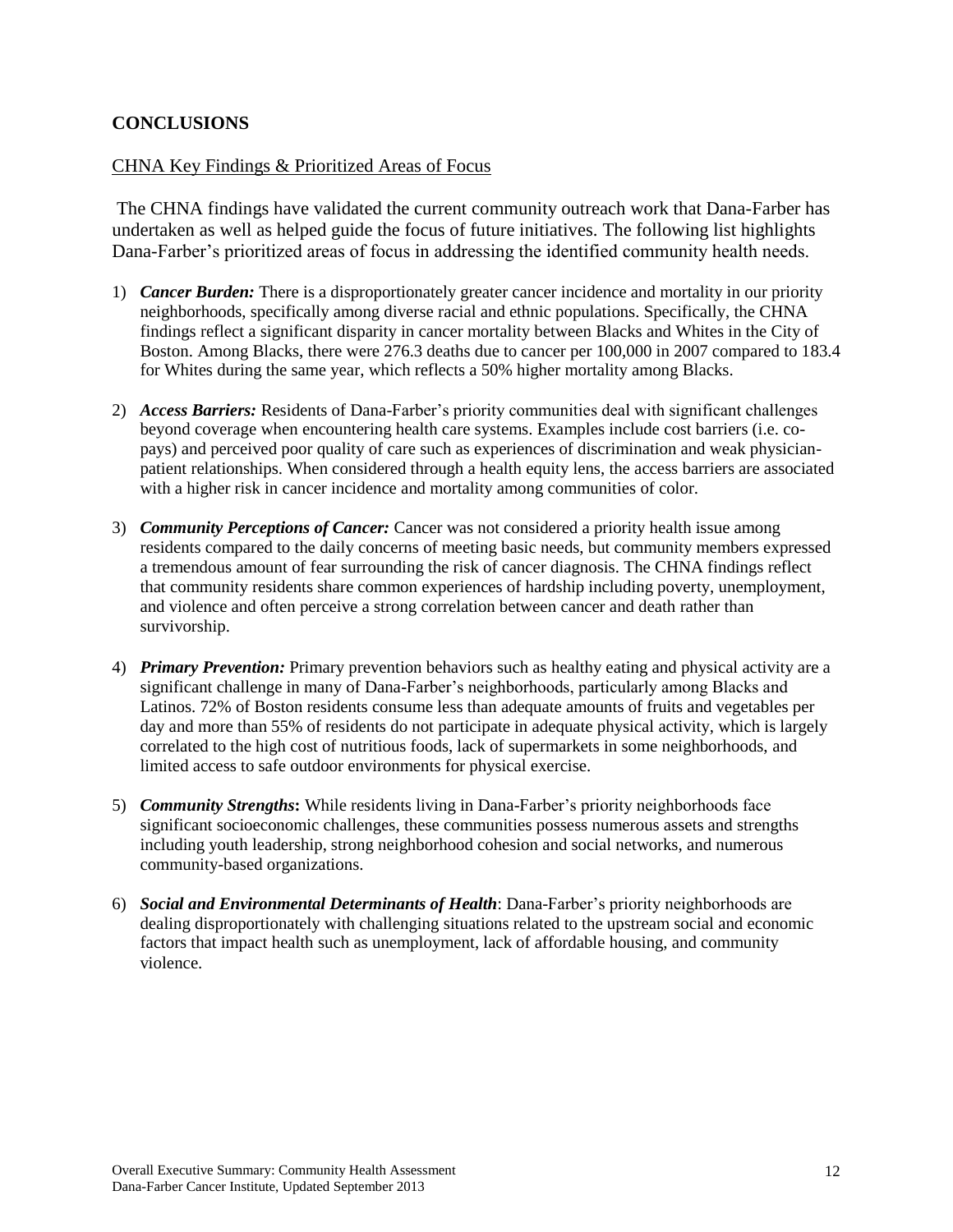## **ADDENDUM**

# Addressing Community Needs: Existing Community Benefits Programs and Partnerships

| <b>Dana-Farber Programs</b>                                                                              | <b>Description</b>                                                                                                                                                                                                                                                                                                                                                                                         |
|----------------------------------------------------------------------------------------------------------|------------------------------------------------------------------------------------------------------------------------------------------------------------------------------------------------------------------------------------------------------------------------------------------------------------------------------------------------------------------------------------------------------------|
| <b>Dana-Farber Mammography Van</b>                                                                       | In its eleventh year, the Dana-Farber Mammography<br>Van provides digital screening mammograms and<br>breast health education to women 40 years of age and                                                                                                                                                                                                                                                 |
|                                                                                                          | older in partnership with local neighborhood health<br>centers. 3,500 women were served last year.                                                                                                                                                                                                                                                                                                         |
| <b>Blum Family Resource Van</b>                                                                          | Providing cancer education and screening throughout<br>the region, the Blum van programs include sun safety<br>education and screening, prostate cancer education<br>and screening, HPV and cervical cancer education and<br>tobacco control activities.                                                                                                                                                   |
| <b>Dana-Farber Community Cancer Care at</b><br><b>Whittier Street Health Center (WSHC)</b>               | Dana-Farber oncologists host a clinical outreach<br>facility at WSHC, providing on-site cancer evaluation<br>services to aid in the diagnosis and work-up of<br>suspected oncologic issues. A nurse navigator triages<br>and tracks all patients to streamline diagnosis and<br>treatment.                                                                                                                 |
| <b>Open Doors to Health: A Peer Led Cancer</b><br><b>Prevention and Early Detection Program</b><br>(ODH) | Peer leaders, who reside in Boston housing<br>developments, educate other residents on prevention<br>and early detection of breast, cervical and colon<br>cancer and provide them with resources to local<br>screening programs.                                                                                                                                                                           |
| <b>Evidence-Based Training Programs for</b><br><b>Community-based Organizations</b>                      | Evidence-based trainings are provided to community-<br>based organizations on how to choose, customize, and<br>localize health education programming that will meet<br>community and organizational needs.                                                                                                                                                                                                 |
| <b>United Way/Jimmy Fund Collaborative</b>                                                               | In its seventeenth year, the Collaborative has provided<br>funding to community-based organizations that<br>promote youth engagement and cancer prevention.<br>Youth tobacco control efforts that reduce access to<br>tobacco among residents in low-income communities<br>is the current funding priority and is intended to help<br>address the burden of lung cancer in our surrounding<br>communities. |
| <b>Faith-Based Colon Cancer Prevention</b><br><b>Education Outreach Program</b>                          | Increasing cancer prevention, education, and<br>awareness through partnerships with six Black and<br>Latino churches in Boston to promote colon cancer<br>education and increase knowledge about the<br>importance of screening among church members.<br>Physical activity and weight management programs<br>are also provided.                                                                            |
| <b>Prostate Cancer Education and Screening</b><br>Program                                                | In partnership with the Prostate Health and Education<br>Network (PHEN), prostate cancer information,<br>education, screening and patient navigation is                                                                                                                                                                                                                                                    |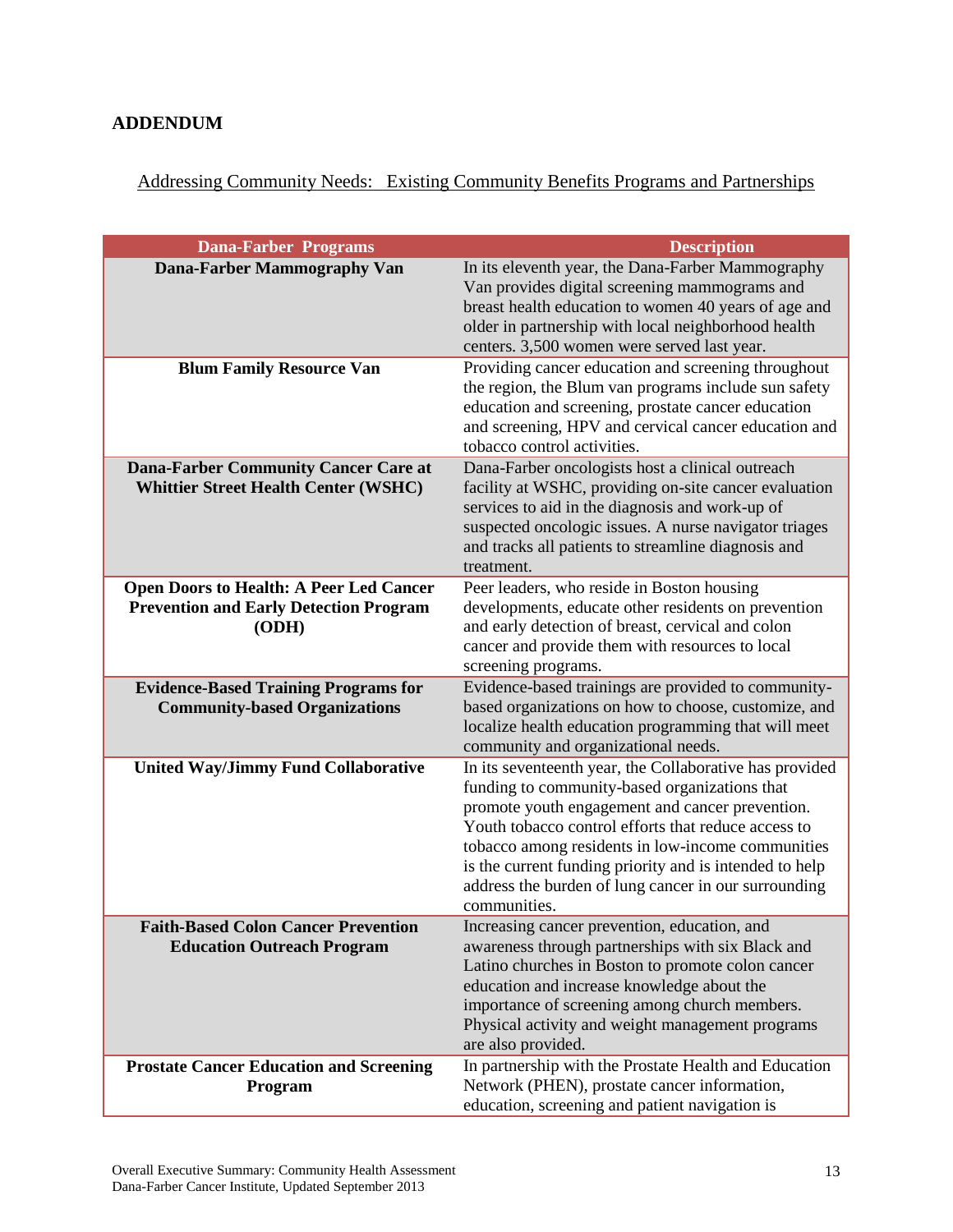|                                                | provided to men of color whom are at high risk for<br>prostate cancer. This past year approximately 1,000<br>men were served. |
|------------------------------------------------|-------------------------------------------------------------------------------------------------------------------------------|
|                                                |                                                                                                                               |
| <b>Sun Safety Education and Screening</b>      | Participants whom are at highest risk for skin cancer                                                                         |
| Program                                        | are provided with sun safety education and skin cancer                                                                        |
|                                                | screening by a dermatologist at health fairs, health                                                                          |
|                                                | centers, and local beaches. In FY12, a total of 26                                                                            |
|                                                | events were held, reaching almost 2,000 participants.                                                                         |
|                                                |                                                                                                                               |
| <b>Tobacco Cessation Pilot Program</b>         | Provides smoking cessation counseling using an                                                                                |
|                                                | evidence-based approach to support individuals who                                                                            |
|                                                | smoke through the process of quitting in order to                                                                             |
|                                                | reduce the burden of lung cancer.                                                                                             |
| <b>HPV and Cervical Cancer Pilot Education</b> | Educates parents and guardians on cervical cancer                                                                             |
| <b>Program</b>                                 | prevention to help them make informed decisions                                                                               |
|                                                | about their children's health with regards to HPV and                                                                         |
|                                                | cervical cancer vaccinations and screening.                                                                                   |
| Dana-Farber/Brigham and Women's Cancer         | Three (3) patient navigators address the needs of                                                                             |
| <b>Center Patient Navigator Program (2005)</b> | people at risk for or diagnosed with breast, cervical or                                                                      |
|                                                | colon cancer and facilitate access to the health care                                                                         |
|                                                | system for women and men from diverse backgrounds                                                                             |
|                                                | with low socioeconomic status, limited English                                                                                |
|                                                | proficiency, disability status, or payment status                                                                             |
|                                                |                                                                                                                               |
|                                                | (uninsured/underinsured). In FY 12, the program                                                                               |
|                                                | served 660 new patients.                                                                                                      |
| <b>Community Events and Health Fairs</b>       | Participating in community events serves as vehicles                                                                          |
|                                                | for educating communities about cancer prevention,                                                                            |
|                                                | screening, early detection, clinical trials participation                                                                     |
|                                                | and treatment information.                                                                                                    |
|                                                |                                                                                                                               |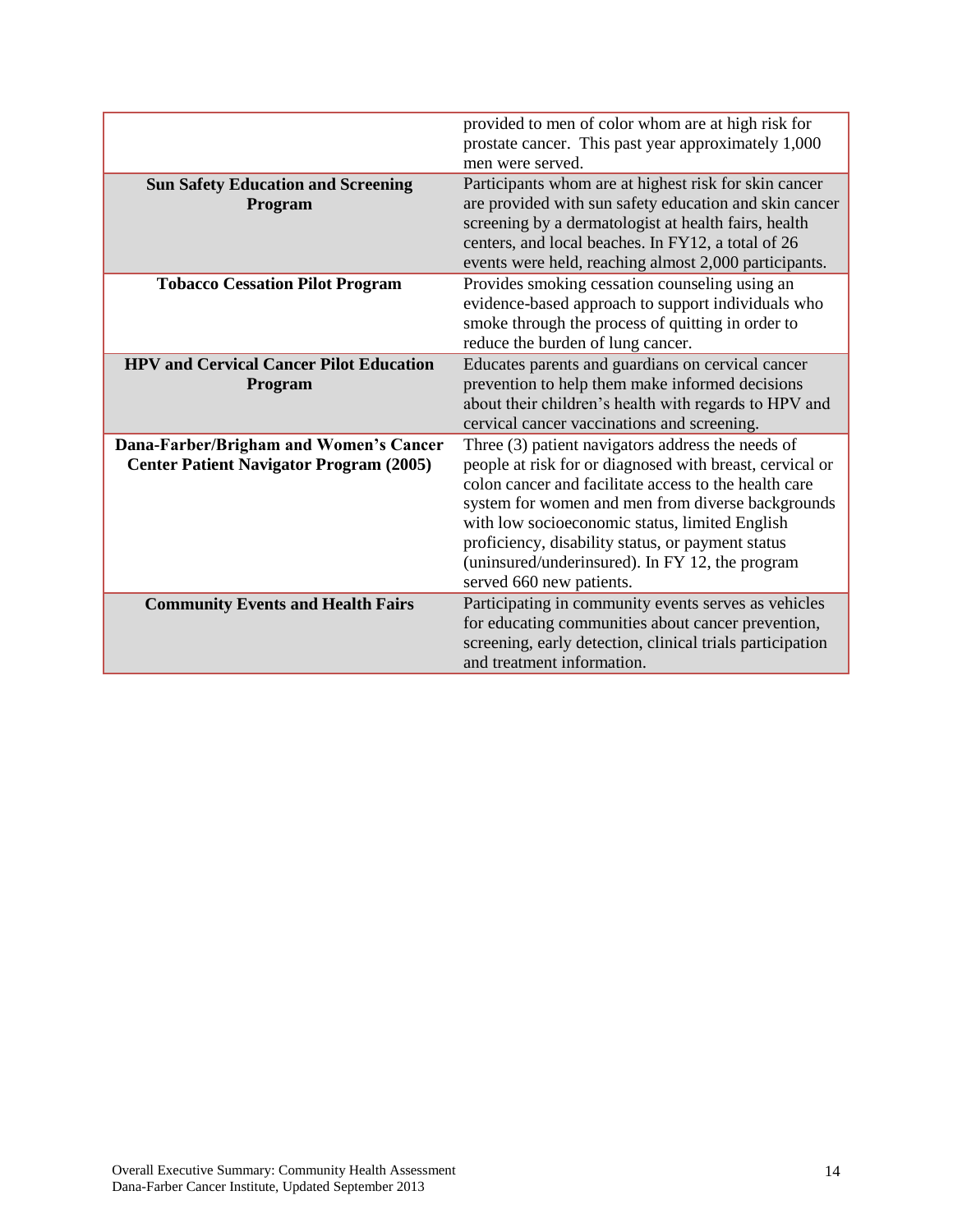| Dana-Farber's 2013 Community Benefits External Advisory Committee Members |
|---------------------------------------------------------------------------|
|---------------------------------------------------------------------------|

| Erin K. Lee                                      | <b>Janet McGrail Spillane</b>                   |
|--------------------------------------------------|-------------------------------------------------|
| <b>Development Director</b>                      | Vice President for Health Initiatives           |
| Health Care, Life Sciences & Higher Education    | <b>American Cancer Society</b>                  |
| United Way of Massachusetts Bay and the          | 18 Tremont Street, Suite 700                    |
| Merrimack Valley                                 | Boston, Ma 02108                                |
|                                                  | 617-878-4120                                    |
| 51 Sleeper Street   Boston, MA 02210             |                                                 |
| P: 617 624 8000   F: 617 624 9114                | Fax 617-263-6825                                |
| elee@supportunitedway.org                        | Janet.McGrail@cancer.org                        |
|                                                  |                                                 |
| <b>Gerry Thomas</b>                              | Cheryl R. Clark MD, ScD                         |
| Associate Director, Community Initiatives Bureau | Director, Health Equity Research & Intervention |
| <b>Boston Public Health Commission</b>           | Center for Community Health and Health Equity   |
| 1010 Mass Ave, 2nd Flr                           | Hospitalist, Brigham and Women's/Faulkner       |
|                                                  |                                                 |
| <b>Boston, MA 02118</b>                          | Hospitals                                       |
| $(617)$ 534-2390 (direct)                        | Division of General Medicine & Primary Care     |
| $(617)$ 534-2372 (fax)                           | Ph: 617-732-5759                                |
| GThomas@bphc.org                                 | Email: crclark@partners.org                     |
|                                                  | <b>Assistant: Amanda Mitchell</b>               |
|                                                  |                                                 |
| <b>Jane Mayer</b>                                | <b>Mayra Negron</b>                             |
| janebmayer@gmail.com                             | <b>Chief Operating Officer</b>                  |
| Volunteer at DFCI                                |                                                 |
|                                                  | Inquilinos Boricuas en Acción (IBA)             |
|                                                  | 405 Shawmut Avenue, Boston, MA 02118            |
|                                                  | (617) 927-1708 Fax (617) 536-5816               |
|                                                  | mnegron@iba-etc.org                             |
| <b>Heather Adams</b>                             | <b>Maria Idalis Torres</b>                      |
| Fenway High School                               | <b>UMass Boston</b>                             |
| 174 Ipswich Street                               | Gaston Institute - Director                     |
| Boston, MA 02215                                 | Healey Library, 10,0011K                        |
| 617-635-9911 ext. 208                            | 100 Morrissey Blvd.                             |
|                                                  | Boston, MA 02125-3393                           |
| hadams@fenwayhs.org                              |                                                 |
|                                                  | Phone: 617-287-5790                             |
|                                                  | Idali.Torres@umb.edu,                           |
| <b>Ms. Thelma Burns</b>                          | <b>Roxanne Hacker</b>                           |
| <b>BPHC Pink &amp; Black Ambassador</b>          | Roxbury Tenants of Harvard, Board Member        |
| Thelma_Burns@DFCI.HARVARD.EDU                    | rhaecker@roxburytenants.org                     |
| & tdbdst@comcast.net                             |                                                 |
|                                                  |                                                 |
| <b>Larry Seamans</b>                             | <b>Jeanette Beltran</b>                         |
| Senior VP & COO                                  | Director of Community Initiatives               |
| <b>YWCA Boston</b>                               | Susan G. Komen for The Cure-MA Affiliate        |
|                                                  |                                                 |
| 140 Clarendon Street                             | 89 South Street, Suite LL01                     |
| Boston, MA 02116                                 | Boston, MA 02111                                |
| 617-585-5414                                     | $(617)$ 737-5111 ext. 11                        |
| lseamans@ywcaboston.org                          | jbeltran@komenmass.org                          |
|                                                  |                                                 |
|                                                  |                                                 |
|                                                  |                                                 |